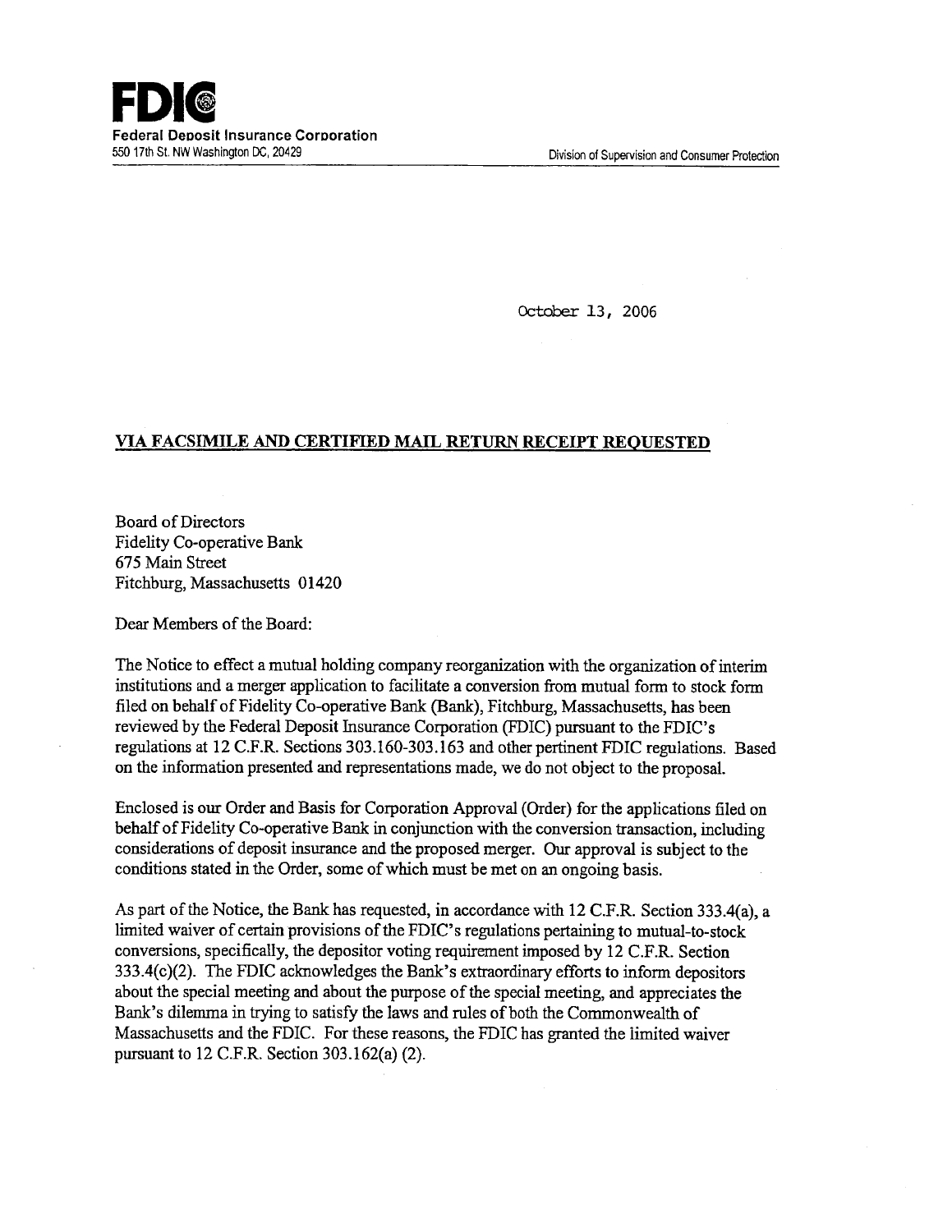Please advise the Boston Area Office in writing when the proposed transaction has been consummated. If an extension of the time limit included in the Order is required, a letter requesting a specific extension of the limitation including reasons therefore should be submitted to the Boston Area Office.

Sincerely,

/s/

 $J6$ hn M. Lane Deputy Director

Enclosure

 $\ddot{\phantom{a}}$ 

cc: Darah B. Manning Nutter McClennen & Fish LLP World Trade Center West 155 Seaport Boulevard Boston, Massachusetts 02210-2604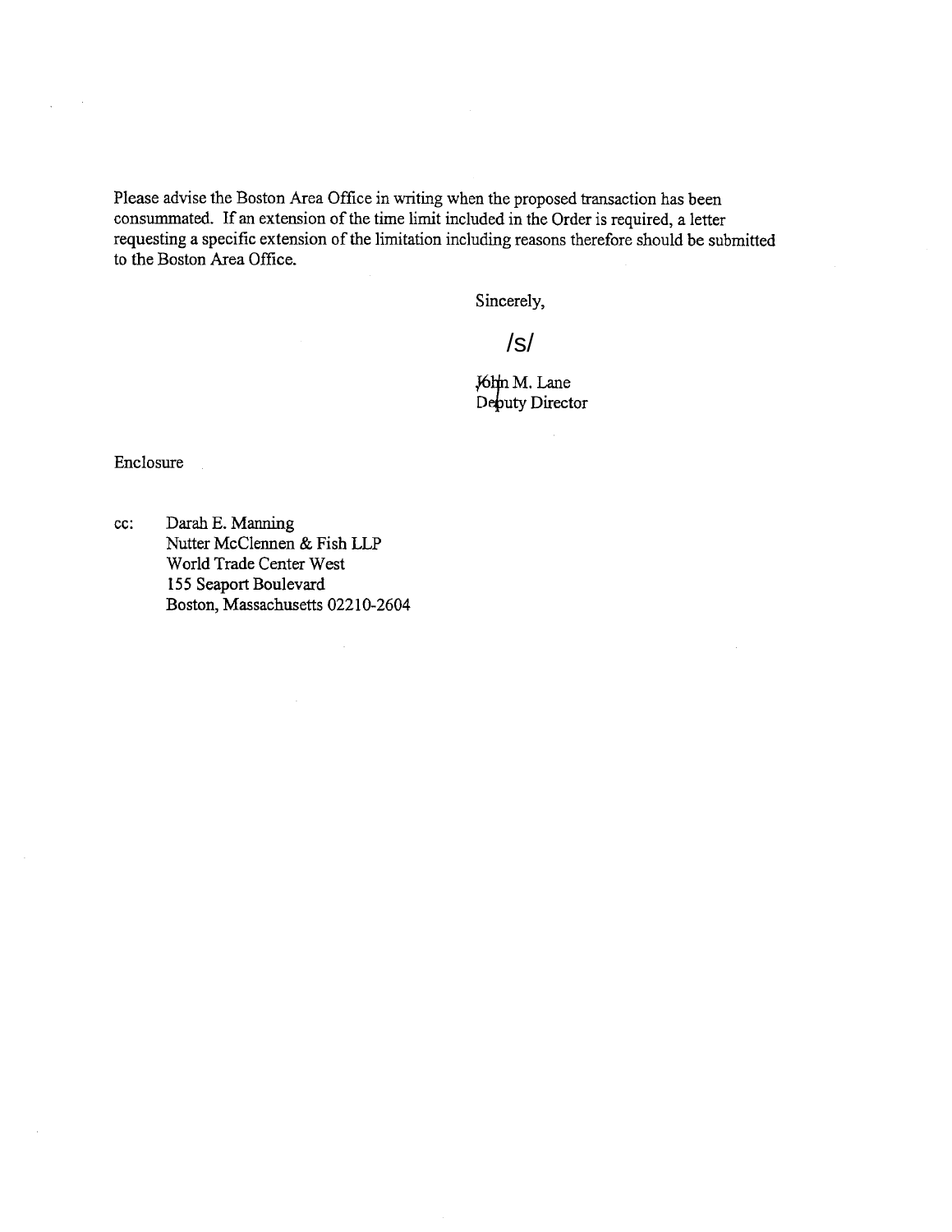## FEDERAL DEPOSIT INSURANCE CORPORATION

Fidelity Co-operative Bank Fitchburg, Worcester County, Massachusetts

Application for Federal Deposit Insurance and Consent to Merge

## ORDER AND BASIS FOR CORPORATION APPROVAL

Pursuant to Section *5* and Section 18(c) and other provisions of the Federal Deposit Insurance Act (FDI Act), an application has been filed on behalf of Fidelity Co-operative Bank, Fitchburg, Massachusetts, currently a state-chartered Deposit Insurance Fund member with total resources of \$359,261,000 and total deposits of \$265,518,000 as of June 30, 2006, for the FDIC's consent to merge with Fidelity Interim Subsidiary Bank, Fitchburg, Massachusetts, a proposed new state-chartered stock co-operative bank and the resultant bank. In addition, an application has been filed for Federal deposit insurance for Fidelity Interim Subsidiary Bank and Interim Co-operative Bank.

The transaction is to effect Fidelity Co-operative Bank's (Co-operative Institution) plan of reorganization which, solely to facilitate such undertaking, provides for:

- The establishment of an interim Massachusetts chartered co-operative bank, to be known as "Interim Co-operative Bank" (Interim Co-operative Bank);
- The Interim Co-operative Bank to amend and restate its co-operative bank charter as the charter of a mutual holding company to be known as "Fidelity Mutual Holding Company" (MHC); and simultaneously establish a wholly-owned Massachusettschartered stock bank subsidiary to be known as "Fidelity Interim Subsidiary Bank" (Interim Stock Bank);
- The MHC to simultaneously establish a new, wholly-owned Massachusetts-chartered subsidiary holding company in the stock form of organization (Stock Holding Company);
- The bank to immediately thereafter merge with and into the Interim Stock Bank, under the name of "The Fidelity Co-operative Bank," with the charter of Interim Stock Bank surviving (Resultant Bank);
- The MHC to simultaneously contribute 100% of the shares of stock of the Resultant Bank to the Stock Holding Company, resulting in the Stock Holding Company owning 100% of the outstanding stock of the Resultant Bank.

At the conclusion of the reorganization, the deposits of the Co-operative Institution will continue to be insured under the Deposit Insurance Fund. The application for the establishment of MHC and Stock Holding Company has been approved by the Federal Reserve Bank of Boston. Following the consummation of the merger, the Resultant Bank will operate the same business, with the same management, at the same locations now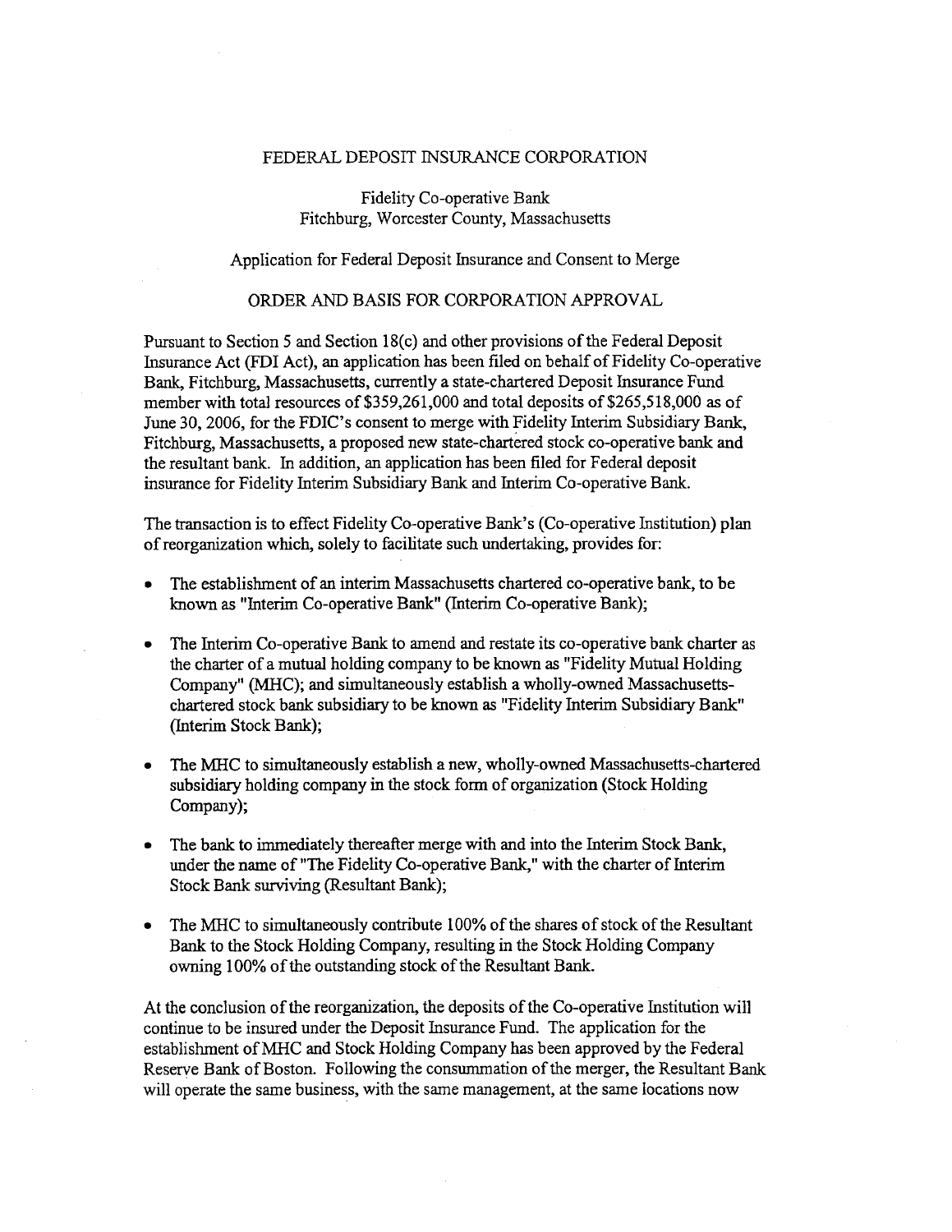being served by the Co-operative Institution. The proposed transaction, per se, will not alter the competitive structure of banking in the market served by the Co-operative Institution. The Resultant Bank's principal office will continue to be located at *675* Main Street, Fitchburg, Worcester County, Massachusetts.

Notice of the proposed transaction, in a form approved by the FDIC, has been published pursuant to the FDI Act. A review of available information, including the Community Reinvestment Act (CRA) Statement of the proponent, disclosed no inconsistencies with the purposes of the CRA. The resultant institution is expected to continue to meet the credit needs of its entire community, consistent with the safe and sound operation of the institution.

In connection with the applications, the FDIC has taken into consideration the financial and managerial resources and prospects of the proponent banks and the Resultant Bank, and the convenience and needs of the community to be served. The FDIC has also taken into consideration the effectiveness of the insured depository institutions involved in the proposed merger transaction in combating money-laundering activities. In connection with the application for deposit insurance, the FDIC has taken into consideration the financial history and condition, adequacy of the capital structure, earnings prospects, general character and fitness of management, risk to the insurance fund, convenience and needs of the community, and consistency of corporate powers. Having found favorably on all statutory factors and having considered other relevant information, including all reports on competitive factors furnished by the Comptroller of the Currency, the Board of Governors of the Federal Reserve System, the Director of the Office of Thrift Supervision and the Attorney General of the United States, it is the FDIC's judgment that the applications should be and hereby are approved, subject to the following conditions:

- 1. That, except for the proposed transfer of stock to Fidelity Mutual Holding Company, no shares of the stock of Fidelity Co-operative Bank shall be sold, transferred or otherwise disposed of; to any person (including any Employee Stock Ownership Plan) unless prior notice is provided to, and non-objection is received from, the FDIC;
- 2. That, prior to a sale, transfer or other disposition of any shares of Fidelity Cooperative Bank by Fidelity Mutual Holding Company to any person (including any Employee Stock Ownership Plan), or a conversion of Fidelity Mutual Holding Company to stock form, Fidelity Co-operative Bank will provide written notification to the FDIC and provide the FDIC with copies of all documents filed with the state and federal banking and/or securities regulators in connection with any such sale, transfer, disposition or conversion;
- 3. That, should any shares of stock of Fidelity Co-operative Bank be issued to persons other than Fidelity Mutual Holding Company, any dividends waived by Fidelity Mutual Holding Company must be retained by Fidelity Co-operative Bank and segregated, earmarked, or otherwise identified on its books and records. Such amounts must be taken into account in any valuation of the institution and